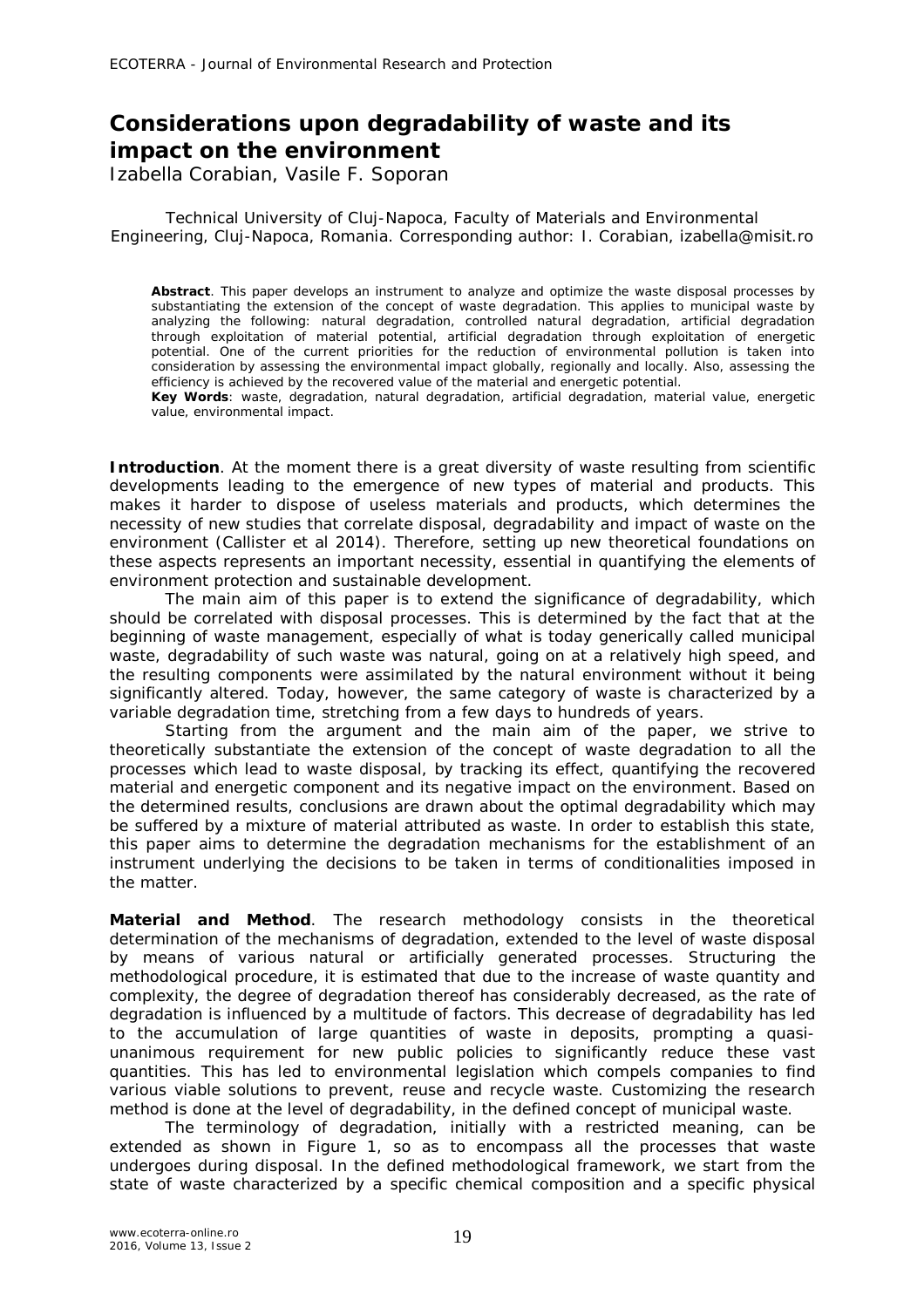state. The term of degradation, in the proposed methodological framework, includes: natural degradation that occurs in landfills, often at the level of biodegradable waste they are quantified by the effects they produce on the environment and there is no significant recovery of their potential; controlled biological degradation, characterized by the fact that the development of the process determines the possibility to recover a part of the existing potential; artificial degradation through recovery of the material potential, usually through recycling/exploitation of inert or low degradability material; artificial degradation through recovery of energetic potential, the best known process being incineration. The results of the degradation process are analyzed from the following perspectives: environmental impact, residual component and useful component. The environmental impact is quantified at global, regional and local level, and the useful component is characterized by the material potential, energetic potential and the environmental impact reduction following the obtained results.



Figure 1. The scheme of waste degradation.

In the research activities we present in a synthetic form the elements that characterize the degradation processes under the aspects we mentioned in the problem description. Thus, making use of the data in specialized literature, we present the aspects related to natural degradation, controlled aerobic biological degradation, controlled anaerobic biological degradation, artificial degradation through recovery of material potential and artificial degradation through recovery of the energetic potential. The theoretical analysis of the process is done at the level of municipal waste composition.

*Analysis of natural degradation.* Natural degradation of organic substances in the landfill depends on how accessible its structure is to microorganisms and is not influenced by the natural or synthetic origin of the substances. An important factor is actually the molecular architecture of the substance, its composition and the way in which it can be processed. Both natural and synthetic substances are degraded naturally through processes of oxidation and hydrolysis processes. Even some plastics, in which case oxidation is negligible, will degrade, but very slowly (Albertsson & Huang 1995).

After studies by Muenmee et al (2015) in open landfills, biodegradation of materials is manifested through their weight reduction. Chemical changes and degradation clearly occur where there has been a high density of microorganisms. The results obtained by Xi et al (2012) have shown that inoculation of microbes in household waste and organic waste enhances the biodegradation of aliphatic proteins and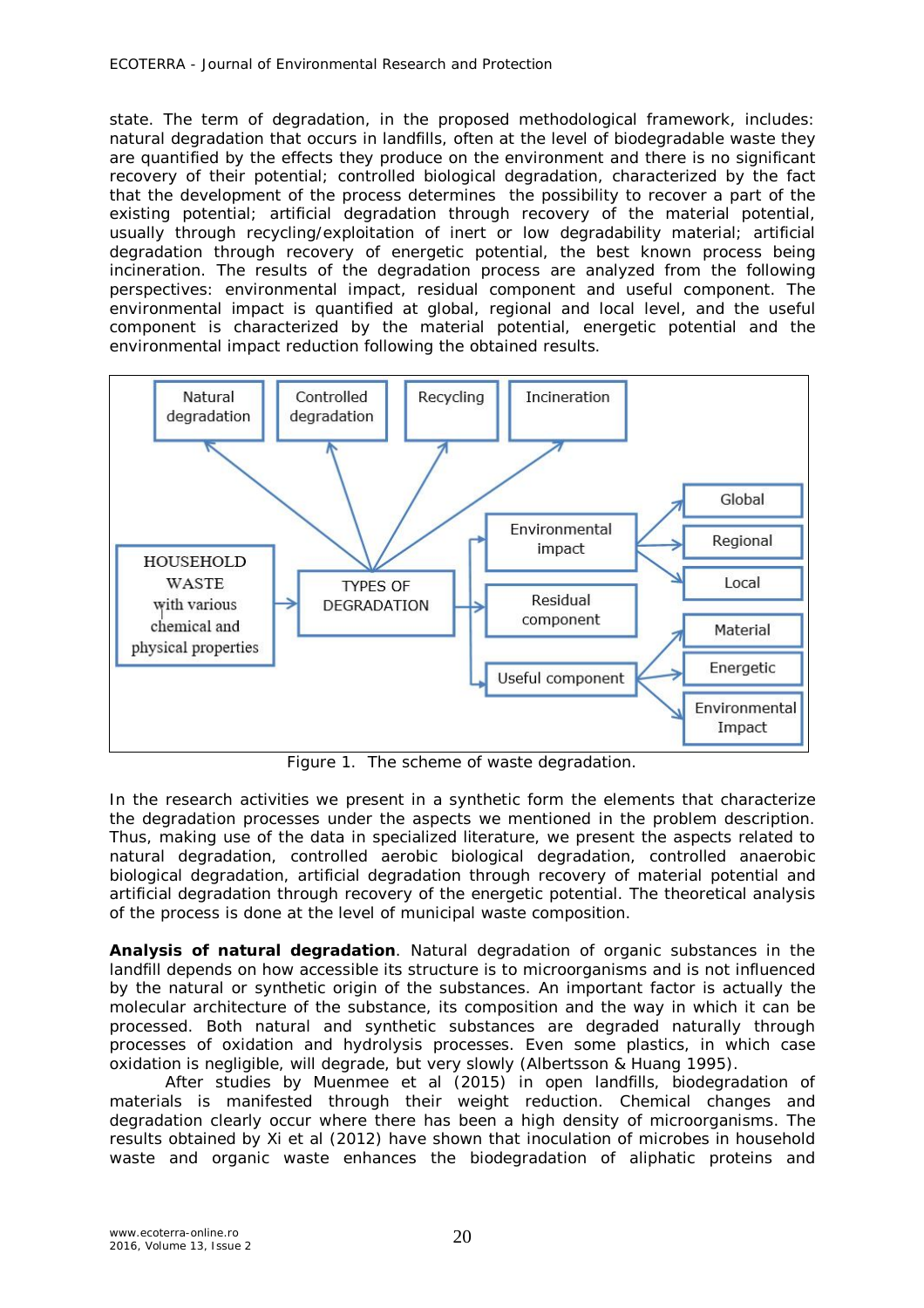polysaccharides. The natural degradation process is a complex one that takes place in five stages (Pichtel 2005):

1. the aerobic stage occurs immediately after depositing the waste and is characterized by the decomposition of glucose under the action of heterotrophic organisms;

2. fermentation and hydrolysis, which are installed after the depletion of oxygen from the mass of waste and anaerobic bacteria acts on it, resulting in the production of organic acids and alcohols. The concentration of the gases yielded in this stage increases to 80% carbon dioxide and 20% hydrogen;

3. the acidogenic stage is a stage in which the anaerobic bacteria produce acetic acid or acetic acid derivatives, thus the environment becomes highly acidic, having a low pH;

4. the methanogenic stage is the main stage where gas is generated, about 60% methane and 40% carbon dioxide are generated at this stage;

5. oxidation - this is the final stage of degradation, when acids have been exhausted and converted into methane and carbon dioxide; only hardly degradable derivatives are left in the landfill.

Natural degradation in deposits is done over a very long period of time, approximately 366 years, with large amounts of  $CO<sub>2</sub>$  and  $CH<sub>4</sub>$  emissions, which demonstrates that a significantly negative impact is produced on the environment globally, regionally and locally (Corabian et al 2015). Following degradation in non-compliant landfills, there is no useful component left that could be exploited later on. On ecological landfills, however, in order to prevent the emission of  $CO<sub>2</sub>$  and  $CH<sub>4</sub>$  quantities into the atmosphere, these can be captured and exploited to produce alternative energy.

*Analysis of controlled aerobic degradation.* Controlled aerobic decomposition of waste in reactors occurs faster than aerobic decomposition in the landfill, because there is a better distribution of matter and of introduced oxygen in order to aerate the substrate. Following research carried out by Slezak et al (2015) it was found that aerobic degradation leads to reduced gas, resulting into a positive impact on the atmosphere through the reduction of methane emissions.

The process of rapid and controlled aerobic degradation of a fraction of the household waste is an effective method to recycle organic biodegradable waste, ensuring the replacement of a product which is bulky, unwieldy, difficult to store, smelly, with high humidity, with no obvious utility, with a product that has reduced volume, is easy to handle and store, has a specific earth smell, has low humidity and a high content of nutrients and multiple beneficial effects (Rusu & Bejan 2006).

Realizing a physico-chemical analysis of biodegradable waste, it was found that they are comprised of a complex material which, under the action of microorganisms, undergoes processes of oxidation-reduction. These microorganisms contribute to the transformation of waste, which they use as a source of energy, carbon, oxygen, sulphur, nitrogen, hydrogen, etc. The amount and complexity of waste are reduced gradually, while the organic matter is simplified to carbon dioxide, water, energy and various stable minerals that are returned to nature, thus reestablishing the natural cycle of elements (http://documents.tips/documents/biotehnologii-pentru-degradarea-deseurilor-menajeresi-industriale1.html).

The process of aerobic fermentation is a complex process that takes place in two stages (Ungureanu et al 2006):

I. *primary fermentation*, after which the action of microorganisms yields primary compost. In this stage, the organic matter decomposes into carbon dioxide, water and ammonia, releasing heat, which causes the temperature raise of the primary compost. This increase in temperature is very important, as it destroys the pathogens present in the primary compost.

II. *secondary fermentation*, after which mature compost is formed under the action of nitrobacteria. In this stage, ammonia is oxidized into nitrous acid and nitrous acid is oxidized into nitric acid. These two reactions of nitrification are then followed by the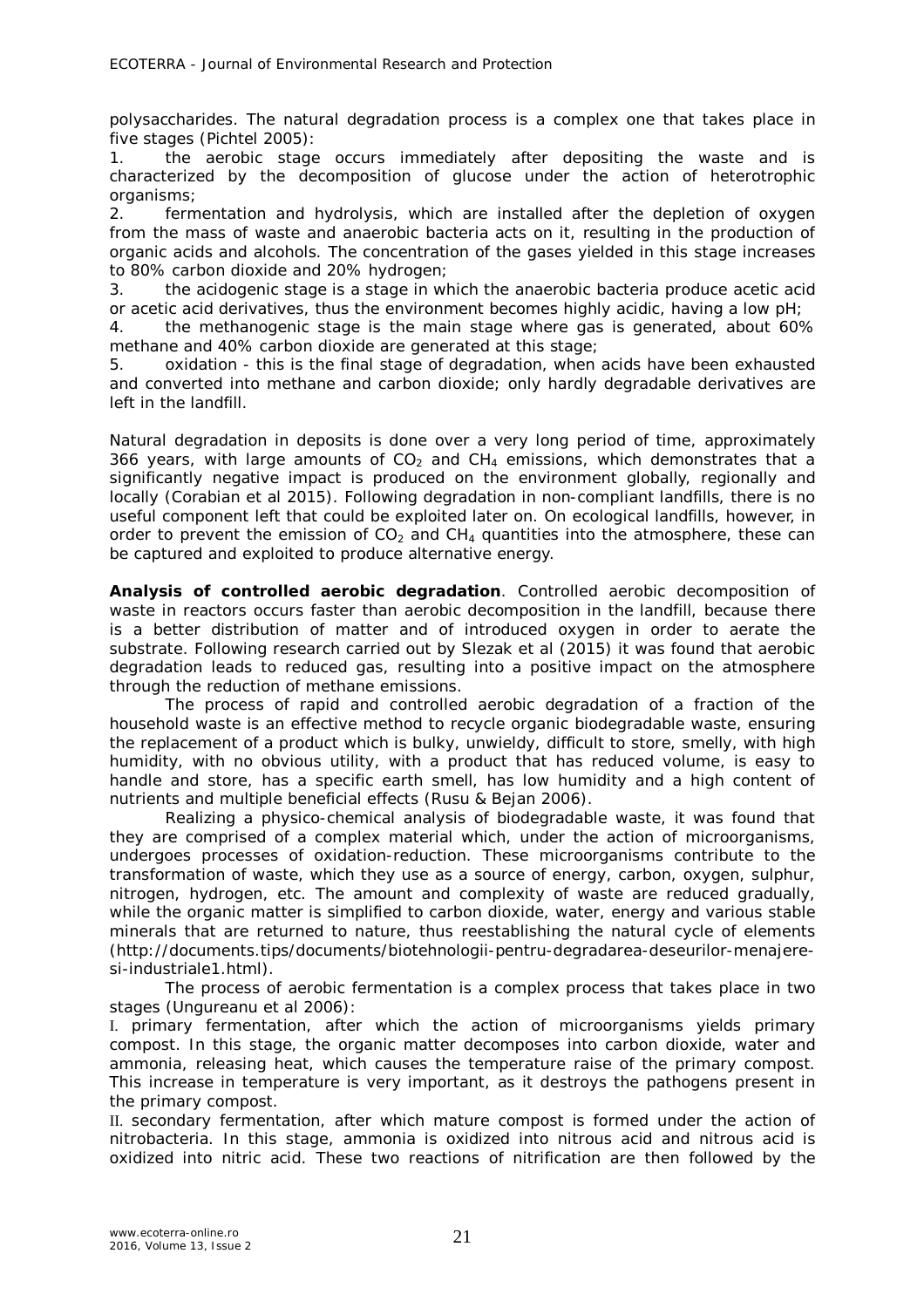formation of calcium and potassium nitrates, nutrients that can be easily assimilated by plants.

Four phases are distinguished during each stage (Paunescu & Atudosei 2002):

1. *the latent phase* corresponds to the period in which microorganisms appear, it basically starts as soon as waste is deposited and it lasts until a temperature rise is observed;

2. *the stage of rapid temperature rise,* which depends on the quality and quantity of the waste, the degree of its humidity and the oxygen concentration;

3. *the thermophilic phase* depends on the action done to the residues by means of water, air, on the quantity of organic substance contained by the waste and its degree of isolation. The highest temperatures are reached at this stage.

4. *the maturation phase* leads to the transformation of organic compounds into humus under the action of microorganisms. This is actually the secondary fermentation phase.

Following the analysis carried out on household waste that can be subject to degradation through oxidation, knowing the relative molecular mass of the mixture, one can determine the relative amount of oxygen, respectively of air, that is necessary for the degradation of waste in such a way as to obtain good quality compost. The quality degree of the compost varies depending on the quality of waste mixture introduced into the composting process, on the amount of oxygen used in the degradation process, but also on the size of the waste particles that the oxygen molecules come into contact with during the aeration process. Having data on the waste to be degraded, one can determine the volume of gas emissions, which allows for capturing measures to be taken in order to neutralize the unwanted effects of gas emissions.

It can be considered that 100 kg of organic waste, with an average humidity of 65-70%, will yield a quantity of 22 kg of compost with a relative humidity of 35% after the process of aerobic degradation/composting (Bachert et al 2008).

The composting process being an open system that is in relation to the environment, it can be influenced both directly and indirectly by the following factors:

the physical composition of the material (particle size, texture, the actual quantity of material, size of piles etc.)

- the chemical composition of the material (humidity, C/N ratio, pH etc.)

the environment conditions (temperature, humidity etc.)

the aeration rate (the quantity of oxygen introduced in the process).

These variables may change continuously along the process of decomposition and will significantly affect the final result of the process. Changes in temperature, particularly during the thermophilic stage, leads to a reduction of pathogens. Also, the pH level is connected to the microbial growth and ammonia emissions, while humidity greatly affects the physical and chemical properties of raw materials. The C/N ratio is important to the microbial growth and aeration and has a significant impact on microbial growth and gas emissions. In most cases, they are not independent, but indicate different degrees of interactions and correlations. For compost to reach maturity, these parameters need to be controlled correspondingly (Komilis et al 2004; Chang et al 2010; Guo et al 2012).

The polynomial model studied by Cabeza et al (2013) showed the stability of each parameter studied in relation to composting and the relationships between these parameters. The modeling results showed that by excluding time, the variation of C/N ratio affects nearly all stability parameters studied, in this case, except N, losses depending heavily on humidity.

*Analysis of anaerobic controlled degradation.* When degradation of organic waste is primarily based on hydrolysis processes, knowing the relative molecular formula of the household waste to undergo conversion, we can determine the amount of produced biogas that can be captured and used as an energy source.

The anaerobic degradation of waste takes place in three stages (Pichtel 2005):

*1. hydrolysis* - when compounds with a large molecular mass are transformed into compounds with a low molecular mass, under microbial action. Thus, polysaccharides are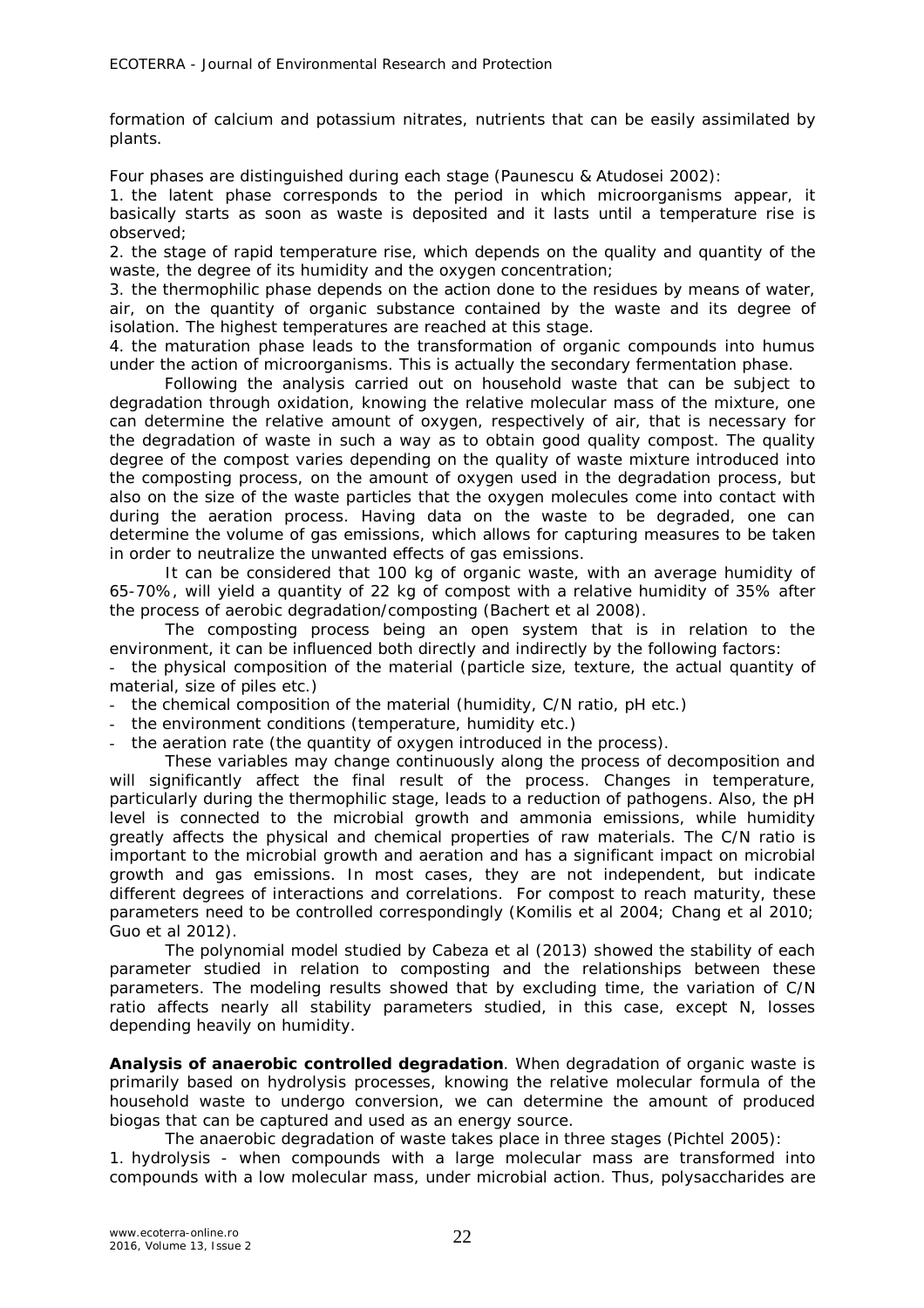hydrolyzed into monosaccharides, lipids into fatty acids, proteins into amino-acids, nucleic acids into purine and pyrimidine. These products will then serve as a substrate for new populations of microorganisms.

*2. the acidogenic stage* - in which ethanogenic bacteria turn the molecules of amino acids, fatty acids and monosaccharides into intermediate compounds with a lower molecular mass, non-methanic. The nature of these acidogenic bacteria is anaerobic. The resulting products in this stage are comprised of carbon dioxide and hydrogen, as well as a series of organic acids and alcohols, including acetic acid (CH3COOH), propionic acid  $(CH_3CH_2COOH)$ , butyric acid (CH<sub>3</sub>CH<sub>2</sub>CH<sub>2</sub>COOH) and ethanol (C<sub>2</sub>H<sub>5</sub>OH).

*3. the methanogenic stage –* when the compounds in the previous stage are turned into  $CH<sub>4</sub>$  and  $CO<sub>2</sub>$ .

The methane and carbon dioxide resulting from the anaerobic degradation are the main components of biogas which, if uncaptured and used properly, contributes to enhancing the greenhouse effect. Using a network of pipes, these gases can be captured, filtered, dried and channeled to produce electricity, or they can be used as heating medium.

The characteristics of the biogas depend on the feedstock used and the type of installation where the methanisation process takes place. Usually, between 100 and 200 Nm<sup>3</sup> of biogas per tonne of biodegradable waste is produced in this process, its composition being influenced by the quality of the waste used as feedstock, as well as by the methods used. Approximation of the quantities of gas emitted is mainly based on the quantities of biodegradable carbon present in the household waste fraction used in the process (Nikolici 2006; Rusu et al 2014).

The key factors that influence the quality of the resulted biogas and compost are the temperature, pressure, pH, stirring degree, humidity etc. (Nikolic 2006). Changing these parameters influences considerably the quality and quantity of the end product. Sludge obtained from the process of methanisation has similar characteristics to those of compost obtained under aerobic degradation of waste, and it can be used in soil fertilization (Nikolici 2006).

Thus, starting from waste and the need to reduce the deposited quantities, controlled degrading brings double benefits: compost to be used as fertilizer on the one hand, and on the other hand biogas to be used as an alternative source of energy, clean and easy to handle (both electricity and heat) (Rusu et al 2014).

*Analysis of artificial degradation through recovery of material potential.* In terms of household waste, besides organic waste there is also inert waste or hardly degradable waste, such as metals, glass, ceramics, plastics. Such waste must be collected selectively and can then be degraded through controlled industrial processes.

By processing this type of waste, we can reduce the impact on the environment, since reusing such waste will lead to the reduction in the consumption of natural resources as well as a reduction in the consumption of a significant amount of energy. By reducing the consumption of natural resources, there will also be less waste resulting from extraction and processing of raw materials.

This is supported by the fact that for 1 tonne of iron waste recovered there is an economy of 1-1.2 tonnes iron ore; recycling 1 tonne of paper will save 5  $m^3$  of timber; 1 tonne of recovered broken glass saves 1.2 tonnes of raw material; producing 1 kg of plastic requires 2 kg of crude oil (Corabian et al 2015).

*Analysis of artificial degradation through recovery of energetic potential.* Waste incineration can be considered a method of total degradation in order to dispose of waste. In fact, this is a process of total oxidation at a very high temperature, in which the energy stored in the chemical bonds of the waste is released as combustion heat.

In order for incineration to be efficient, the combustion technology and the quality of the waste need to be taken into consideration. Household waste has a low calorific value, with a high moisture content and ash, but its composition varies depending on economical factors, standard of living, degree of industrialization and climatic factors.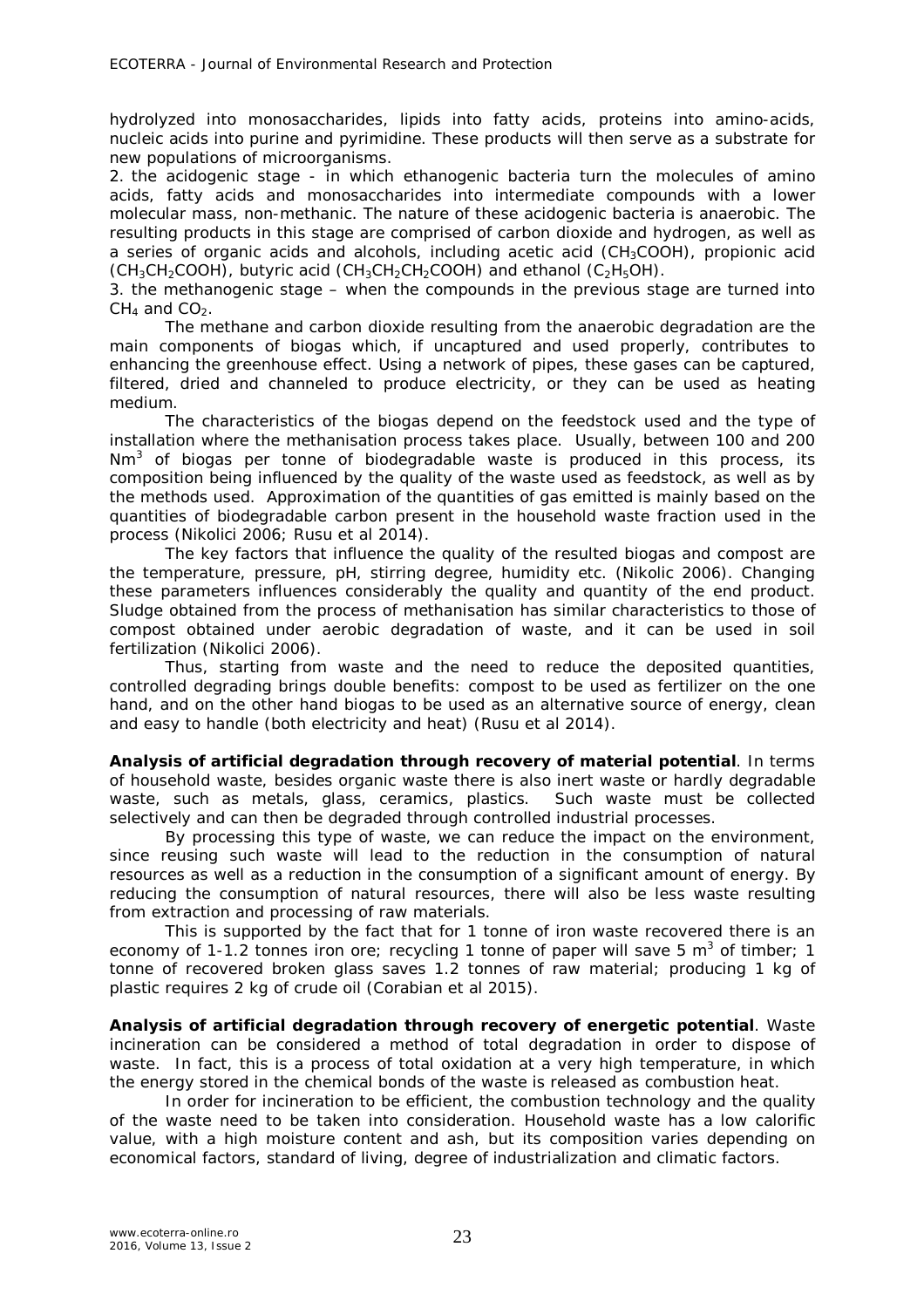For example, the thermal values of plastics are lower than those of paper; yard and food waste, even if it is mainly organic, has lower thermal values due to high humidity (Pichtel 2005).

The quality of waste, considering humidity, ash content and calorific value, can influence combustion and the stability of combustion, but in order to enhance calorific values and to stabilize combustion, such waste can be incinerated together with superior fuel (Ungureanu et al 2006).

This type of degradation leads to the destruction of pathogens and the reduction of the waste volume and weight by 75-90%, making it a lot easier to store. The thermal energy released during combustion can be exploited through the production of electricity, steam or hot water (Ungureanu et al 2006).

In order to reduce gas emissions following incineration, to avoid air pollution, these pollutants must be captured and neutralized. The composition of resulted gases depends on the quality of the disposed waste.

**Discussion**. Solving the problem posed by the conditionalities presented here determined the fundament of an instrument that can be used in order to analyze the efficiency of waste management, in this case municipal waste, by extending the concept of waste degradation.

According to this instrument, depending on the composition and condition of the waste material, the optimal degradation that underlies natural or artificial processes is determined by the results of the balance, which include: impact on environment, useful component in terms of recovery of material and energetic potential and quantified reduction of environmental impact; residual component.

To sum up, the major contribution of this research consists in the theoretical fundament of an instrument that can be used when choosing the optimal waste degradation method.

**Conclusions**. The research provided a theoretical support for the establishment of an instrument that can be used in the choice of the best waste disposal method by extending the concept of waste degradation. This is determined by considering the aspect of natural degradation and the aspect of artificial degradation. The first aspect presents two possible methods: the uncontrolled method and the controlled method, which represents the basis of exploiting the material and energetic potential. In the process, the optimization elements following degradation are introduced, that is the environmental impact, the value of the useful component and the costs of the residual component. Consequently, according to the procedure drawn up at theoretical level, knowledge of the composition and quality of the waste is essential because, based on this, a number of key features of the products resulting from degradative processes can be determined. Depending on this, the quality and quantity of residual gas following degradation can be estimated, as well as the parametres of the biogas, the quality and quantity of the organic substances resulting from the composting process, all of which ensure a more effective recovery of these elements. The research results presented herein are currently used to determine, in the specific circumstances of Cluj-Napoca, the best degradation option, as it has been theoretically fundamented.

## **References**

Albertsson A., Huang S., 1995 Degradable polymers, recycling, and plastics waste management. Marcel Dekker Inc., pp. 2, 36.

- Bachert C., Bidlingmaier W., Wattanachira S., 2008 Manual regarding the production of compost in uncovered piles. Bauhaus University, Department of Waste Management, Weimar, Germany.
- Cabeza I. O., López R., Ruiz-Montoya M., Díaz M. J., 2013 Maximising municipal solid waste - legume trimming residue mixture degradation in composting by control parameters optimization. Journal of Environmental Management 128:266-273.